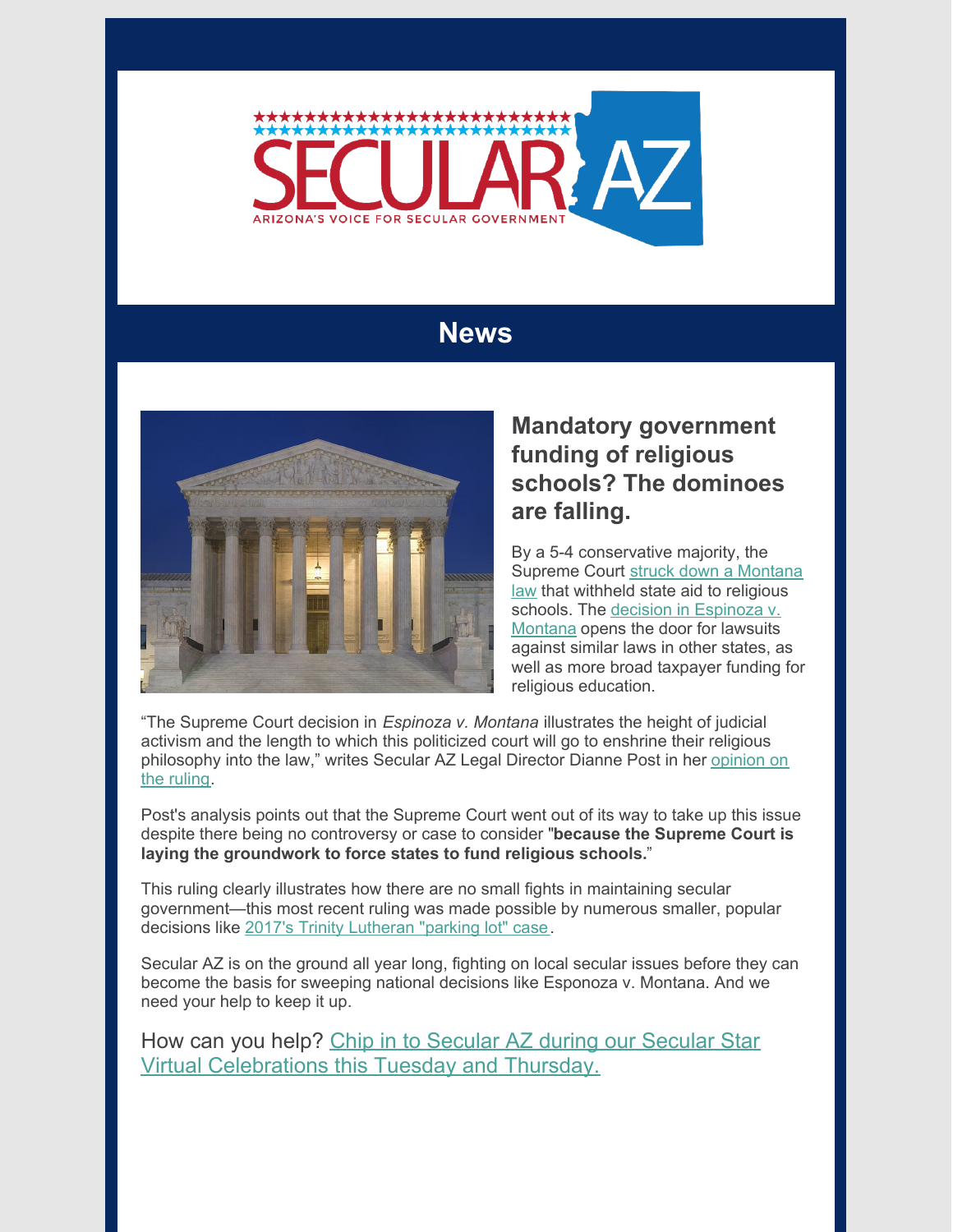

## **This Tuesday and Thursday: Celebrate and Support Secular Stars**

Every year, Secular AZ honors our amazing **Secular Stars—**the Arizona lawmakers that fight with us to keep church and state separate—at our Happy Hour events in Phoenix and Tucson.

We can't meet in person, but we still want to honor these legislative champions, enjoy a cocktail, and have some inspiring conversation.

#### **Please join us on July 7 OR July 9 (or both!) for our first Secular Star Virtual [Celebration!](https://secularaz.org/categories/events/)**

We'll hear from our Secular Star lawmakers, get an insider's update on this year's session from our lobbyist Tory Roberg, and catch up with one another.

### *2020 Secular Stars:*

Senator Andrea [Dalessandro](https://www.azleg.gov/Senate/Senate-member/?legislature=54&session=122&legislator=1918) (LD-2) [Representative](https://www.azleg.gov/House/House-member/?legislature=54&session=122&legislator=1864) Charlene Fernandez (LD-4) [Representative](https://www.azleg.gov/House/House-member/?legislature=54&session=122&legislator=1866) Randall Friese (LD-9) Senator Juan Mendez [\(LD-26\)\\*](https://www.azleg.gov/Senate/Senate-member/?legislature=54&session=122&legislator=1942) [Representative](https://www.azleg.gov/House/House-member/?legislature=54&session=122&legislator=1877) Pam Powers Hannley (LD-9) Senator Martin [Quezada](https://www.azleg.gov/Senate/Senate-member/?legislature=54&session=122&legislator=1945) (LD-29) Senator [Rebecca](https://www.azleg.gov/Senate/Senate-member/?legislature=54&session=122&legislator=1943) Rios (LD-27) [Representative](https://www.azleg.gov/House/House-member/?legislature=54&session=122&legislator=1885) Athena Salman (LD-26)\* [Senator](https://www.azleg.gov/Senate/Senate-member/?legislature=54&session=122&legislator=1925) Victoria Steele (LD-9) [Representative](https://www.azleg.gov/House/House-member/?legislature=54&session=122&legislator=1911) Raquel Terán (LD-30)

\*Secular Super Star (highest 2020 Secular Score in respective chamber) All Secular Stars have been invited to join us for these online events.

## Register now for the July 7th [celebration!](https://us02web.zoom.us/meeting/register/tZcvd-qvrz0qHdOpTb66572o9IiLAiHhN4ro)

Register now for the July 9th [celebration!](https://us02web.zoom.us/meeting/register/tZYtc-morTkoHdTyIQePyDsOxMWHrOLtrs4y)